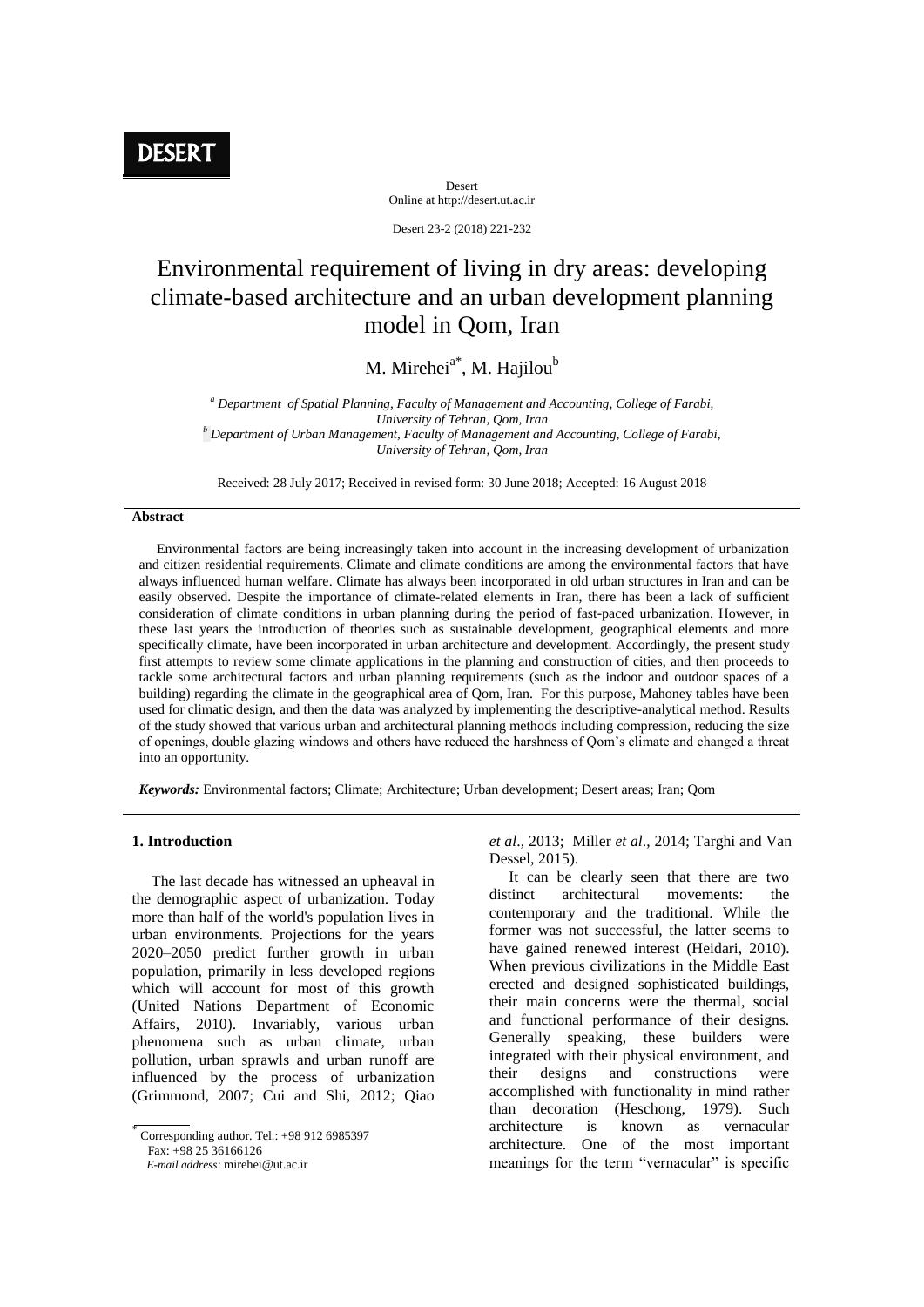building environments (Dincyurek, 2002). Buildings are designed to create a suitable internal environment for human comfort. The successful design of comfortable buildings relies on an appropriate understanding of the climate (Emmanuel *et al*., 2013).

 Most modern buildings are designed without adequate attention to environmental impacts, whereas the history of architecture exhibits a positive correlation between the environment and traditional buildings, which have been designed with careful attention to climatic requirements and socio-cultural contexts (Soflaei *et al*., 2017). Paying slight attention and thought to the life, development and activities of inhabitants of dry areas in Iran would show that there is a lack of indepth understanding in this area. Because of the lack of understanding about past lessons and experiences, and the emphasis placed on appearances and physical being instead of thoughtfulness in principles and fundamentals, enormous sources of knowledge, experience, art and technology inherited by a civilization have been ignored and foreign, non-native models have become commonplace. The latter are alien to native culture, nature, and many social and economic conditions existing in society (Naghizadeh and Aminzadeh, 2001).

 It is widely acknowledged that vernacular architecture adapts well to local climate, topographical features and available resources in terms of settlement pattern, building volume configuration, semi-open and open space arrangements, not to mention terms of materials and construction techniques. Vernacular architecture can be therefore described as a genuine climate-responsive and environmentally-friendly architecture. A particular interest in the investigation of the environmental aspects of vernacular architecture first appeared in the early 1980s (Vellinga, 2014). Vernacular architecture is the functional architecture of the common people of a certain area, which possesses certain environmental characteristics, socio-cultural features coupled with traditional technology and available material (it tends to emphasize the utilization of local building resources), and is known for the use of passive and low-energy strategies that could lead to reduce the need for both air conditioning and lighting requirements (Roodgar *et al*., 2011; Mashhadi, 2012).

 Climate is one of the most effective and important factors in the formation of the urban fabrics of an area. This factor has also long been effective on culture, human behavior, construction and generally human lifestyle.

However, "most researchers agree on the fact that, in spite of available knowledge about the climate and some good examples of climatic design, the impact of climate in the urban planning process in practice is usually low" (Eliasson, 2000). McGuffie and Henderson-Sellers (2005) broadly defined Climate as:

*'All of the statistics describing the atmosphere and ocean determined over an agreed time interval -seasons, decades or longer-computed for the globe or possibly for a selected region'.* Fortunately, today, with the emergence of theories such as sustainable development and its special emphasis on preserving and adapting to the natural environment, climate, as one of the most important natural conditions, has grown to be of even greater importance, and its applications have been particularly highlighted in urban planning. The concept of sustainable development is defined as development that satisfies the needs of the present without compromising the ability of future generations to satisfy theirs (Brundtland Commission, 1987; Dasgupta, 2007). It has been discussed under three dimensions: economic, environmental and social (Boulanger, 2008; Riahi *et al*., 2014), and has been developed by some scholars to include the fourth dimension of culture (Scerri and James, 2010; James *et al*., 2015). Environmental sustainability concentrates on issues of natural resource preservation, such as air, water, and climate change (Intergovernmental Panel on Climate Change, 2014). A full understanding of the local climate is the main requirement for the designs of climate-responsive architecture towards sustainable development. This requirement indicates that designers should be supported by suitable weather-analysis tools rather than relying completely on statistical climatic data from other providers (Nguyen and Reiter, 2014). Climate has been significantly incorporated as one of the most important natural conditions, a matter reflected in its applications in urban planning, which include:

- 1. Commercial applications in the selection of appropriate building materials.
- 2. Classification of different neighborhood based on weather conditions.
- 3. Locating industrial, residential, service, office and commercial applications.
- 4. Selection of plant species adapted to climate and environment in the development of green spaces and parks in cities and artificial plantation of the border.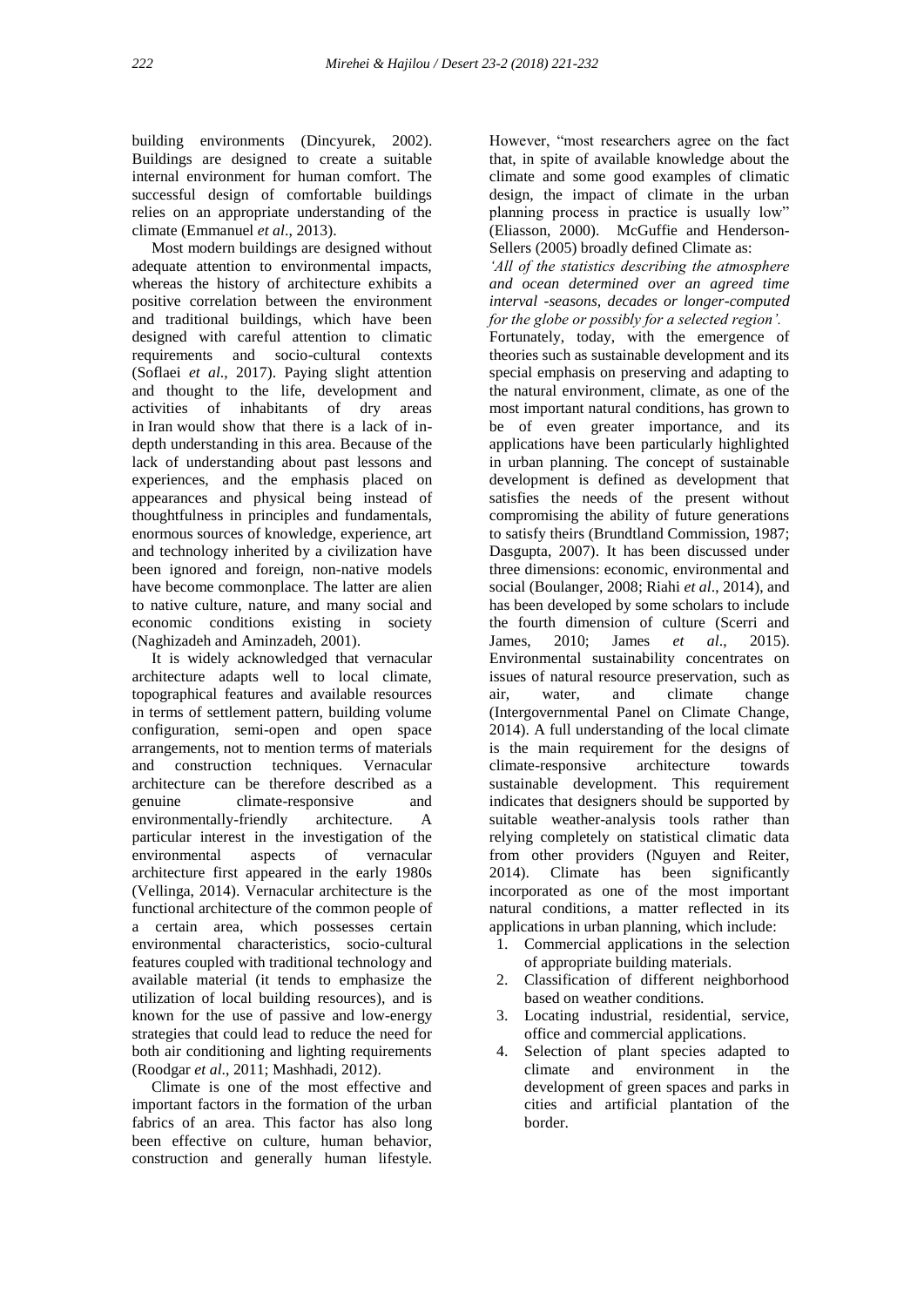- 5. Prediction of the power and preventive effects of climatic elements in urban transport and travel.
- 6. Protection of cities against the risks of flooding and due damages.
- 7. Balanced use of thermal energy heating systems.
- 8. Selection of architecture most suited to local conditions (Rahnamaiee, 2004).

 As mentioned above, the climate is one of the determinants of housing and architecture design. Thus, the present study aims to first study the ancient urban construction of Qom vis-à-vis climatic conditions, and then provide recommendations on housing design in the city of Qom according to statistics obtained from the Qom meteorological station.

#### **2. Materials and Methods**

#### *2.1. Geographical Location*

 The Geographical location of the present study is capital of Qom province, the city of Qom, and namely its old districts. It lies between 53' 50' E38'  $34^{\circ}$  N, in the heart of Iran, bordering the Kavir desert and the salt lake, and is 135 kilometers southwest of Tehran (by road).



Fig. 1. Geographical location of Qom

# *2.2. Research Time Period*

 This conducted study is based on statistics and information obtained within a 40–year frame (2015- 1975), particularly the temperature, humidity, and rainfall recorded in the Qom climatological station, as well as 10 years of data related to wind movements recorded in the Qom Synoptic station, all of which were extracted from the meteorological website of Iran.

#### *2.3. Mahoney Table*

 $\overline{\phantom{a}}$ 

 The present study makes use of a descriptiveanalytical method based on the Mahoney table<sup>1</sup>. The Mahoney method is a well-known

procedure in providing initial design recommendations for the climatic performance of any building (Djamila, 2017).

This method includes three stages below:

- 1. Recording the most important climatic data, then guiding and determining the used data
- 2. Recognizing the type of climate and creating indices
- 3. Changing the data into performance features and provide some design recommendations (Razjouyan, 2010; Kasmaiee, 1989).

*2.3.1. Step 1: Recording the most important climatic data, guiding and determining the used data*

 As observed in table 2, Qom's mean annual temperature in the course of this 40-year period was 19.5 degrees centigrade, and the mean annual fluctuation was 41.3 degrees. The annual maximum and minimum temperatures were 40.1 (in August) and -1.2 (in January),

 $1$ <sup>1</sup> These tables were first used in 1971 as a guide to climateappropriate design. They are named after architect Carl Mahoney *et al*., whose article was published in the Climate and House Design journal as a series of house design methods used by the United Nations (ref. Razjouyan, 2010; Kasmaiee, 1989)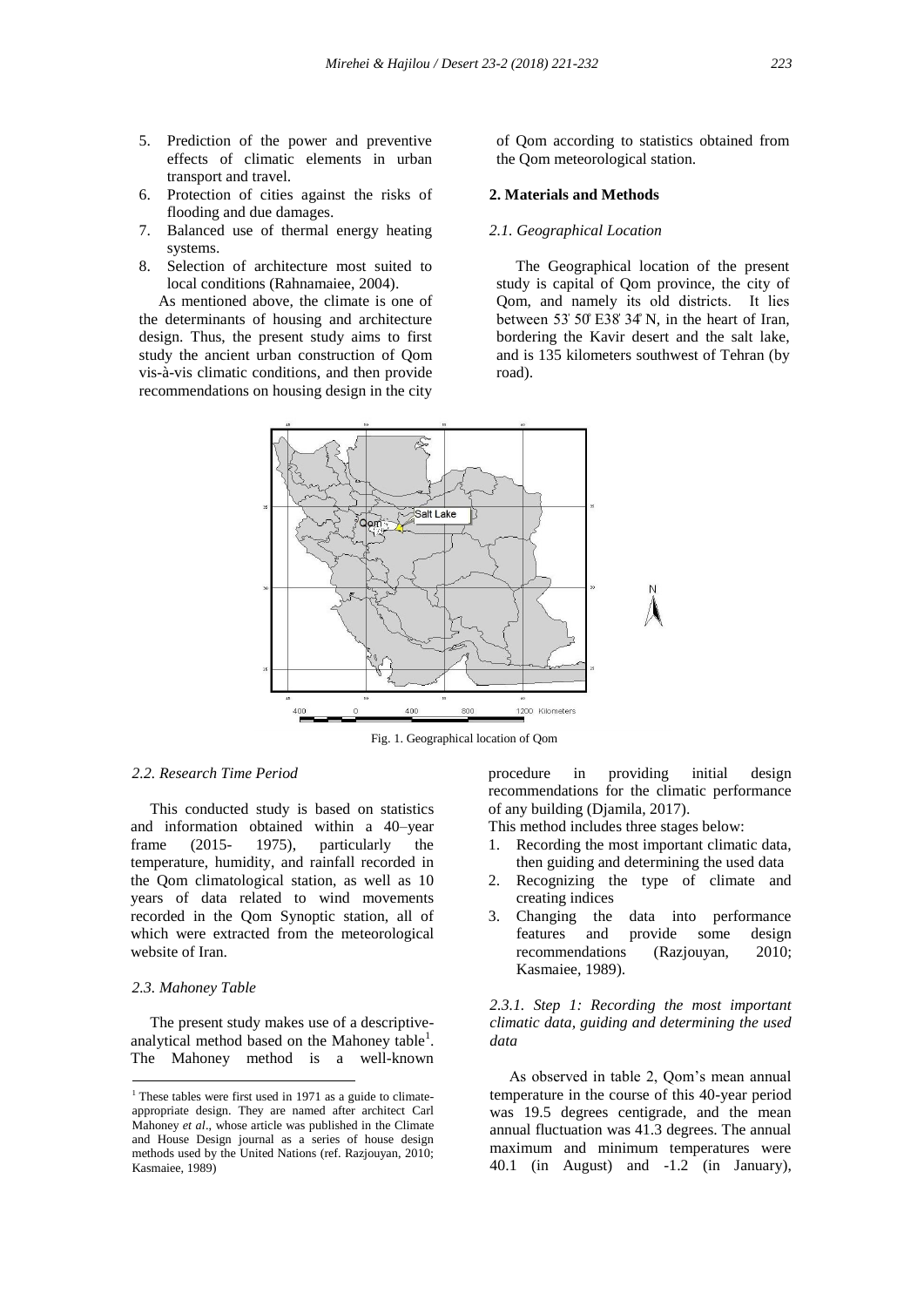respectively. Furthermore, it should be mentioned that the maximum and minimum temperatures during these 40 years were 46 degrees centigrade (19 July, 1978) and -.16.6 degrees (11 January, 1993), respectively.

| Table 1. Mean Temperature of Qom (1975-2015) |  |
|----------------------------------------------|--|
|----------------------------------------------|--|

| (I.R. Of Iran Meteorological Organization Website, Statistics of 40 years (1975 to 2015), Oom climatological station) |         |          |       |       |      |        |      |        |           |         |         |          |
|-----------------------------------------------------------------------------------------------------------------------|---------|----------|-------|-------|------|--------|------|--------|-----------|---------|---------|----------|
| Temperature $C^{\circ}$                                                                                               | January | February | March | April | May  | June   | July | August | September | October | Novembe | December |
| Max for each<br>month                                                                                                 | 9.5     | 12.5     | 17.9  | 25.2  | 31.7 | 37.7   | 40.1 | 38.8   | 34.3      | 26.8    | 18.9    | 12.1     |
| Min for each<br>month                                                                                                 | $-1.2$  | 0.9      | 5.1   | 10.4  | 15.5 | 20.1   | 22.9 | 21     | 16.1      | 11.1    | 5.2     | 0.8      |
| Mean for each<br>month                                                                                                | 10.7    | 11.6     | 12.8  | 14.8  | 16.2 | 17.6   | 17.2 | 17.8   | 18.2      | 15.7    | 13.7    | 11.3     |
| Annual Mean                                                                                                           |         |          |       |       |      | 19.5   |      |        |           |         |         |          |
| Annual<br><b>Fluctuation Mean</b>                                                                                     |         |          |       |       |      | 41.3   |      |        |           |         |         |          |
| Max.                                                                                                                  |         |          |       |       |      | 40.1   |      |        |           |         |         |          |
| Min.                                                                                                                  |         |          |       |       |      | $-1.2$ |      |        |           |         |         |          |

Table 2. Determining humidity for each month based on following criteria (Kasmaiee, 1989, 486)

| Group 1 | If relative humidity is less than 3% |
|---------|--------------------------------------|
| Group 2 | 30-50%                               |
| Group 3 | 50-70%                               |
| Group 4 | >70%                                 |
|         |                                      |

 Table 3. Information on the percentage of relative humidity in Qom (1975-2015), and the humidity group for each month based on previous tables (Meteorological Organization Website, Statistics of 40 years (1960 to 2000), Qom climatological station)

| Relative humidity % | Januar | February | Marcl | Ē  | Κã | eun | July | ಶ<br>ρť | Ê<br>Š, | ctober | Ê  | ecember |
|---------------------|--------|----------|-------|----|----|-----|------|---------|---------|--------|----|---------|
| Max. monthly mean   | 78     | 74       |       | 58 | 48 | 36  | 35   | 35      | 39      | 51     | 64 | 75      |
| Min. monthly mean   | 50     | 44       | 35    | 28 | 22 | 16  | 15   | 16      | 18      | 26     | 34 | 46      |
| Total mean          | 64     | 59       | 51    | 43 | 35 | 26  | 25   | 25.5    | 28.5    | 38.5   | 49 | 60.5    |
| Humidity group      |        |          |       |    |    |     |      |         |         |        |    |         |
|                     |        |          |       |    |    |     |      |         |         |        |    |         |

Table 4. Values of total annual and monthly rainfall in millimeters in Qom (2015-1975) (Meteorological Organization Website, Statistics of 40 years (1975 to 2015). Oom clima

| (Meteorological Organization Website, Statistics of 40 years (1975 to 2015), Qom climatological station) |        |  |      |      |       |                 |       |        |  |      |
|----------------------------------------------------------------------------------------------------------|--------|--|------|------|-------|-----------------|-------|--------|--|------|
| Monthly rainfall Mm.                                                                                     | Januar |  | Ē    | May  |       | $\lim_{x\to 0}$ | ugust | eptemb |  | ecem |
|                                                                                                          | 24.8   |  | 23.2 | 12.3 |       | 1.5             |       |        |  |      |
| Total annual rainfall Mm.                                                                                |        |  |      |      | 151.8 |                 |       |        |  |      |

 According to the data presented in table above, Qom is one of the country's most arid

areas. Most of its rain is in March and the lowest rainfall is in August.

 Table 5. Determining the direction of the prevailing wind direction and second degree wind per month in Qom (I.R. Of Iran Meteorological Organization Website, Statistics of 40 years (1975 to 2015), Qom climatological station)

| Wind                | ≂<br>E, | ₫<br>70 | −<br>⊢<br>ದ<br>∼ | ≔<br>₩ | G<br>- | ₿<br>∽ |   | s<br>Ξů | $\overline{\mathbf{a}}$<br>∽ | ä. |    | ⊢<br>⊟ |
|---------------------|---------|---------|------------------|--------|--------|--------|---|---------|------------------------------|----|----|--------|
| Prevailing wind     | W       | w       | W                | NW     | NW     | NW     | E | E       |                              | NW | W. | W      |
| Second degree winds |         | NW      | NW               | W      | W      | Е      | - | $\sim$  |                              |    | NW | NW     |

 It should be mentioned that wind is one of the most important climatic elements in determining the location of urban activities.

Based on the data obtained from Qom's synoptic stations, the most common winds originate from the west and northwest, while eastern winds are more prevalent only in the summer.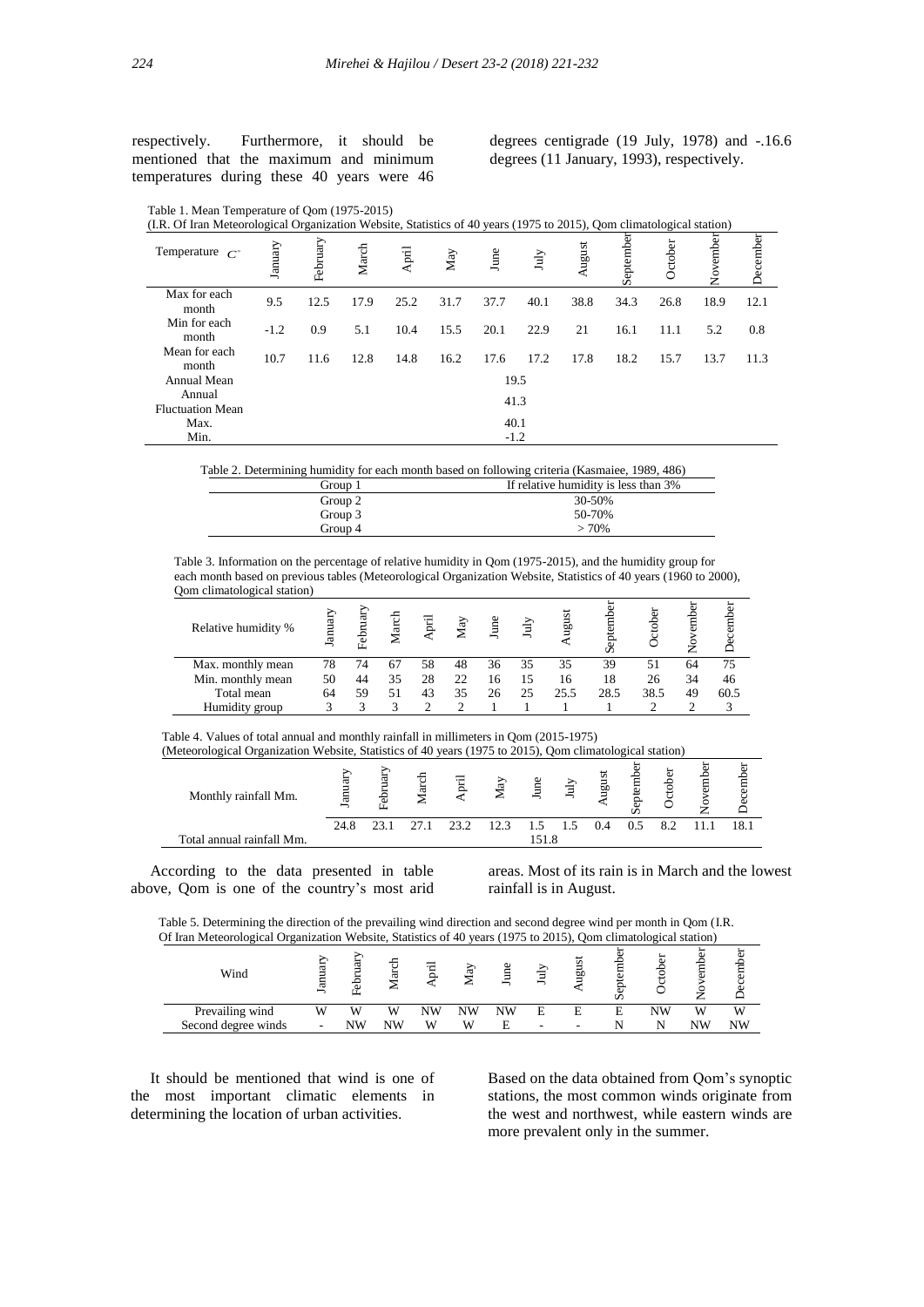|  | ×           |
|--|-------------|
|  | I<br>$\sim$ |

| Table 6. Comfort ranges for humidity groups with annual temperature ranges (Kasmaiee, 1989, 478) |  |  |
|--------------------------------------------------------------------------------------------------|--|--|
|                                                                                                  |  |  |

| Humidity |           | Mean annual temperature more than $C$ 20 $\circ$ |           | C 15-20ਂ  | C 15 $\circ$ less than |           |
|----------|-----------|--------------------------------------------------|-----------|-----------|------------------------|-----------|
| group    | Dav       | Night                                            | Dav       | Night     | Day                    | Night     |
|          | 26-34     | $17 - 25$                                        | $23 - 32$ | 14-23     | $30 - 21$              | $12 - 21$ |
|          | $25 - 31$ | $17 - 24$                                        | $22 - 30$ | 14-22     | $20 - 27$              | $12 - 20$ |
|          | 23-29     | $17 - 23$                                        | 21-28     | 14-21     | $19-26$                | $12 - 19$ |
|          | $22 - 27$ | 17-21                                            | $20 - 25$ | $14 - 20$ | 18-24                  | 12-18     |

# *2.3.2. Step 2: Recognizing the type of climates and creating the indices*

 Based on previous statistics and data, as well as the Mahoney tables' criteria, the rate of thermal comfort during the day for different months and the day and night temperatures were

matched for different months (maximum monthly mean of comfort during day, the minimum monthly mean of comfort at night). The results of the comparison are presented in the two final rows as warm, cold and mild temperature.

Table 7. Determining the daily and nightly comfort ranges for various months

| Temperature<br>Centigrade  | January | February | March | April | May  | June | July | August | September | October | November | December |
|----------------------------|---------|----------|-------|-------|------|------|------|--------|-----------|---------|----------|----------|
| Max. monthly<br>mean       | 9.5     | 12.5     | 17.9  | 25.2  | 31.7 | 37.7 | 40.1 | 38.8   | 34.3      | 26.8    | 18.8     | 12.1     |
| Max. comfort<br>during day | 28      | 28       | 28    | 30    | 30   | 32   | 32   | 32     | 32        | 30      | 30       | 28       |
| Min. comfort<br>during day | 21      | 21       | 21    | 22    | 22   | 23   | 23   | 23     | 23        | 22      | 22       | 21       |
| Min. monthly<br>mean       | 1.2     | 0.9      | 5.1   | 10.4  | 15.5 | 20.1 | 22.9 | 21     | 16.1      | 11.1    | 5.2      | 0.8      |
| Max. comfort<br>at night   | 21      | 21       | 21    | 22    | 22   | 23   | 23   | 23     | 23        | 22      | 22       | 21       |
| Min. comfort<br>at night   | 14      | 14       | 14    | 14    | 14   | 14   | 14   | 14     | 14        | 14      | 14       | 14       |
| Temperature<br>during day  | cold    | cold     | cold  | mild  | warm | warm | warm | warm   | warm      | mild    | cold     | cold     |
| Temperature at<br>night    | cold    | cold     | cold  | cold  | mild | mild | mild | mild   | mild      | cold    | cold     | cold     |

|                                    | Thermal condition |       | Rain            | Humidity   | Monthly temperature     |
|------------------------------------|-------------------|-------|-----------------|------------|-------------------------|
| Meaning of Indices                 | Day               | Night |                 | group      | fluctuation $C^{\circ}$ |
|                                    | Warm              |       |                 | 4          |                         |
| The air flow is necessary $H_1$    | Warm              |       |                 | 3.2        | Less than 10            |
| The air flow is good $H_2$         | mild              |       |                 | 4          |                         |
| Protection against rain $H_3$      |                   |       | More than 200mm |            |                         |
| The air capacity is necessary $Al$ |                   |       |                 | 1.2, and 3 | More than 10            |
|                                    |                   | Warm  |                 | 1 and $2$  |                         |
| Free space for sleeping $A_2$      | warm              | Mild  |                 | 1 and $2$  | More than 10            |
| Protection against cold $A_3$      | cold              |       |                 |            |                         |

 At this step, the indices related to design are determined and then the data of the Qom station is matched with the data provided in table 2-2. Then, if the city had had such requirements every month as per the indices, the month is marked and then the total marks of each index (all months having the indices) are recorded in a separate row. All of this is presented in the following table for the city of Qom.

 As observed in the table above, the indices of H1 (air flow is necessary), H2 (air flow is good), and H3 (protection against rain) are not required due to low rainfall and relative percentage of humidity in Qom.

Index A1 (air capacity is necessary) is required due to high temperature fluctuation throughout the year.

 Index A2 (free space for sleeping) is required in Qom due to warm days and high temperature fluctuations at the end of spring and during summer.

 Index A3 (protection against cold) is required because of 5 months that have cold days. Thus, house design is discussed based on these indices, and accordingly proper construction material and architecture is suggested for Qom.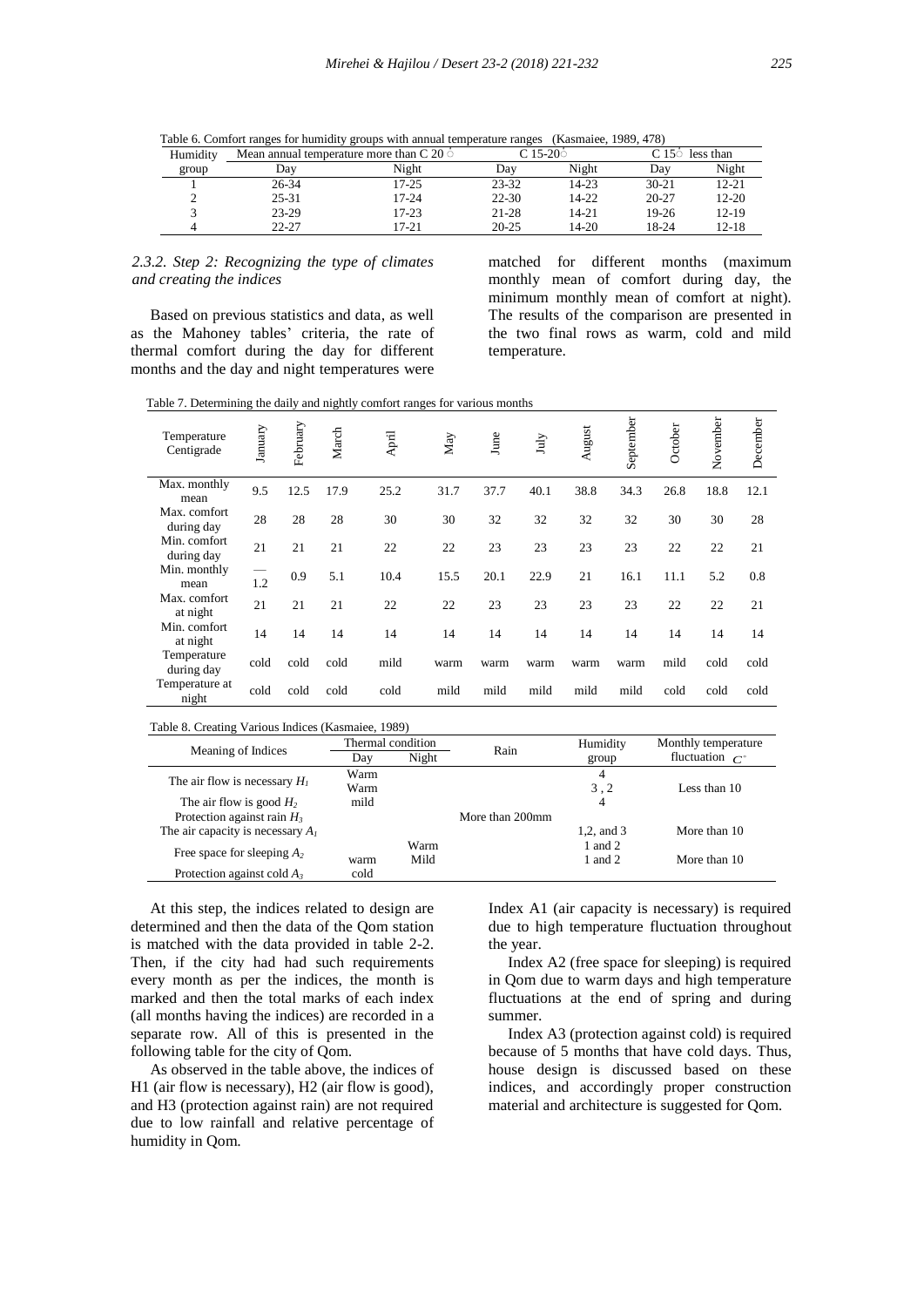|  |  | Table 9. Compatibility of Qom's condition with indices |  |  |  |  |
|--|--|--------------------------------------------------------|--|--|--|--|
|--|--|--------------------------------------------------------|--|--|--|--|

| Indices        | January | February | March  | April | May | June | July   | angust | September | tobei | vember<br>ż | December | Total |
|----------------|---------|----------|--------|-------|-----|------|--------|--------|-----------|-------|-------------|----------|-------|
| Humidity $H_I$ |         |          |        |       |     |      |        |        |           |       |             |          |       |
| H <sub>2</sub> |         |          |        |       |     |      |        |        |           |       |             |          |       |
| $H_3$          |         |          |        |       |     |      |        |        |           |       |             |          |       |
| Dryness $A_I$  | $\ast$  | *        | *      | *     | *   | *    | $\ast$ | *      | *         | *     | *           | *        | 12    |
| A <sub>2</sub> |         |          |        |       | *   | *    | $\ast$ | *      | $\ast$    |       |             |          |       |
| $A_{3}$        | $\ast$  | *        | $\ast$ |       |     |      |        |        |           |       | $\ast$      | $\ast$   | ⇁     |

*2.3.3. Step 3: Converting the collected data to practical features and offering design suggestions*

 In this part, by regarding the climate in the geographical area of Qom and Mahoney tables, has been presented some architectural factors and urban planning requirements (such as the indoor and outdoor spaces of a building*).*

| Set of indices of table 2 |  |  |  |  |  |  |  |  |  |
|---------------------------|--|--|--|--|--|--|--|--|--|
|                           |  |  |  |  |  |  |  |  |  |
|                           |  |  |  |  |  |  |  |  |  |

Table 11. Converting the collected data to practical features and design suggestions

| <b>Building Placement</b>                                                      |                |        |                        |             |                     |             |  |  |  |
|--------------------------------------------------------------------------------|----------------|--------|------------------------|-------------|---------------------|-------------|--|--|--|
| North-south direction (longer axis of the                                      | $\mathbf{1}$   | $\ast$ |                        | $0-10$      |                     |             |  |  |  |
| building in the East-West)                                                     |                |        | $5 - 12$               | 11 and 12   |                     |             |  |  |  |
| Compression around the yard                                                    | $\overline{2}$ |        | $0 - 4$                |             |                     |             |  |  |  |
| Spacing (special planning)                                                     |                |        |                        |             |                     |             |  |  |  |
| Wide space design to use air flow                                              | 3              |        |                        |             |                     | 11 and 12   |  |  |  |
| Same as above but protected from the<br>wind and cold                          | $\overline{4}$ |        |                        |             |                     | $2 - 10$    |  |  |  |
| Compressed space design                                                        | 5              | $\ast$ |                        |             |                     | $0$ and $1$ |  |  |  |
|                                                                                |                |        | Air flow               |             |                     |             |  |  |  |
| Predicting steady air flow for all rooms                                       |                |        |                        |             |                     | $3-12$      |  |  |  |
| connected to outer space from both sides                                       | 6              |        |                        | $0 - 5$     |                     |             |  |  |  |
| Predicting temporary air flow for all                                          |                |        |                        | $6 - 12$    |                     | 1 and 2     |  |  |  |
| rooms connected to outer space from one                                        | $\overline{7}$ |        |                        |             | $2 - 12$            |             |  |  |  |
| side                                                                           |                |        |                        |             |                     |             |  |  |  |
| Air flow is not required                                                       | 8              |        |                        |             | $0$ and $1$         |             |  |  |  |
|                                                                                |                |        | Dimensions of Openings |             |                     |             |  |  |  |
| Big 40-80%                                                                     | 9              |        |                        | $0$ and $1$ |                     |             |  |  |  |
| Very small 10-20%                                                              | 10<br>11       | $\ast$ | $0$ and $1$            | 11 and 12   |                     |             |  |  |  |
| average 20-40%                                                                 |                |        | Placement of openings  |             | Any other condition |             |  |  |  |
| In the northern and southern walls,                                            |                |        |                        |             |                     | $3 - 12$    |  |  |  |
| openings placed on the height of the                                           | 12             |        |                        |             |                     |             |  |  |  |
| body, against wind direction                                                   |                |        | $5-0$                  |             |                     | $1 - 2$     |  |  |  |
| Same as above, with some openings on                                           |                |        | $12-6$                 |             |                     |             |  |  |  |
| internal walls                                                                 | 13             |        |                        |             | $2 - 12$            |             |  |  |  |
|                                                                                |                |        | Protection of openings |             |                     |             |  |  |  |
| Preventing direct sunlight on the windows                                      | 14             |        | $0 - 2$                |             |                     |             |  |  |  |
| Protection against rain                                                        | 15             |        |                        |             | $12 - 2$            |             |  |  |  |
|                                                                                |                |        | Walls                  |             |                     |             |  |  |  |
| Lightweight and low thermal capacity<br>Heavy with a time delay of more than 8 | 16             |        |                        | $0-2$       |                     |             |  |  |  |
| hours                                                                          | 17             | $\ast$ |                        | $3 - 12$    |                     |             |  |  |  |
|                                                                                |                |        | Roofs                  |             |                     |             |  |  |  |
| Lightweight, reflective surface, hollow                                        | 18             |        |                        | $0 - 2$     |                     |             |  |  |  |
|                                                                                |                |        |                        | $3 - 12$    |                     | $10 - 12$   |  |  |  |
| Lightweight, good thermal insulation                                           | 19             |        |                        | $0-5$       |                     |             |  |  |  |
| Heavy and with a time delay of more than                                       | 20             | $\ast$ |                        | $6 - 12$    |                     | $9-0$       |  |  |  |
| 8 hours                                                                        |                |        |                        |             |                     |             |  |  |  |
| <b>External details</b><br>$\ast$                                              |                |        |                        |             |                     |             |  |  |  |
| Predicting sleeping space outside                                              | 21<br>22       |        | $-12$                  |             |                     |             |  |  |  |
| Predicting proper canals for rainfall                                          |                |        |                        |             | $12-1$              |             |  |  |  |
| Predicting protection against heavy rains<br>is required                       | 23             |        |                        |             | $2 - 3$             |             |  |  |  |
|                                                                                |                |        |                        |             |                     |             |  |  |  |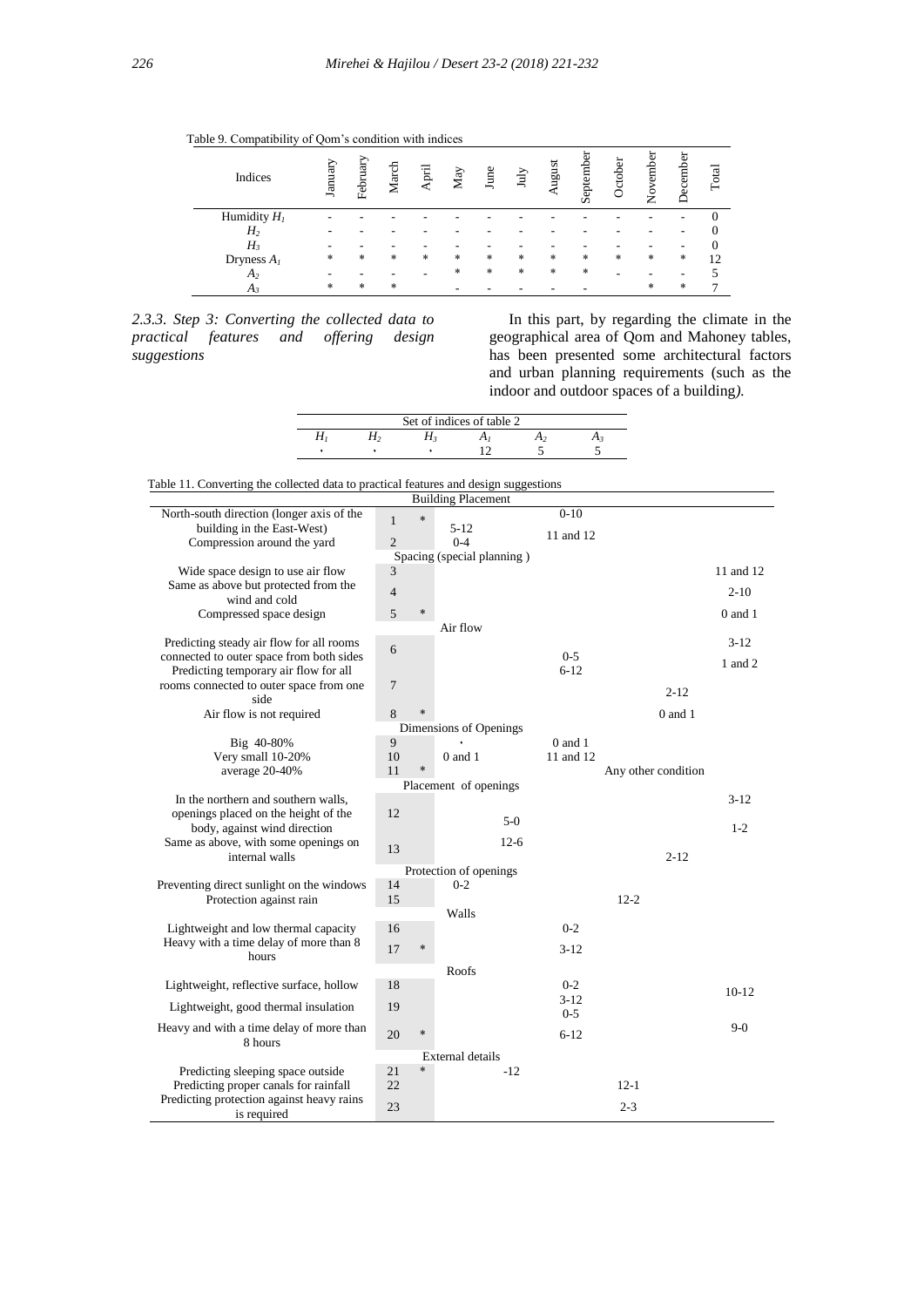#### **3. Results and Discussion**

### *3.1. Building Placement*

 Building placement is very important when taking climatic conditions into account. The results of the study indicated that the best placement for buildings in Qom is in the North – South direction. That is to say, one façade of the building should be to the north and the other to the south (east-west direction). A compact house design built with a yard around it is ruled out there are more than 4 months with cold days (5 months with cold days).

 In Qom, in addition to the need to protect buildings from summer solar radiation, there is a need to use solar radiation during winter due to cold weather, the south is thus the most desirable direction since in "mid-latitude during winter, south-facing walls receive solar energy about three times more than western or eastern walls, while in summer the amount of energy received to the southern walls is almost half of the energy radiated to the northern, eastern and western walls (Kasmaiee, 2015). In Qom and in general "in hot and dry climates, the worst building direction would be to the west because the maximum intensity of radiation in the western façade coincides with the maximum temperature, and thus increases the maximum heat load" (Kasmaiee, 1989).

 Further, it is better to build less important and underutilized spaces such as parking and storage to the east and west directions and spaces highly usedduring the day by residents should be built facing the south.

## *3.2. Spacing (spatial planning)*

 According to table 3.2, air flow is not required in Qom when designing the buildings and during special planning. Thus, buildings should have a compressed distribution. This distribution is clearly observed in old areas of the city. Thus, the distribution of buildings in the city should be dense and shaded to prevent the penetration of sunlight indoors. In the past, to remedy this problem, alleys were built more narrowly ( of course, the prerequisite of defense cannot be forgotten for the creation of narrow streets and alleys) and it is suggested that roof shelters be elongated to shade the alley, make yard deeper, and also overshadow the roofs of houses (Tavasoli, 2002).

 Some advantages of dense tissue in relation to climate are:

1. Reduces direct sunlight and therefore evaporation.

- 2. Minimizes heat gain during the day and heat loss at night.
- 3. Increases shade and cool weather.
- 4. Makes transportation easier in the city .
- 5. Reduces the intensity of very hot winds during the days and cold winds at night.
- 6. Reduces adverse effects of dust storms (Kheirabadi, 2000).

 Nowadays, this technique (narrow streets) is not rational due to the need for wider roads and more open space for traffic. As such it is better to populate open spaces with trees so that these spaces would take in less sun, since trees, in addition to preventing direct annoying emissions of the sun during the summer, which hinder daily life in warm and dry areas such as Qom, thereby altering urban activities, trees regulate the climate and add to the beauty of the urban landscape.

#### *3.3. Air Flow*

 Regarding the lack of necessity for H indices (humidity) in Qom and the city's low relative humidity, there is basically no need for air flow, the prediction of air flow for rooms or even the rooms connected to the outside. Furthermore, there is no need for the rooms related outside. However, if there is no main air flow forless than a month, the rooms can then be one–sided, leaving no need for strong air flow. It should be mentioned that, although the tables have shown there is no need for air flow in the internal space of the building, this does not mean that wind and air flow can be forgotten in an urban system. Wind is one of the most important climatic factors playing a significant role in urban areas. For example, northwest and west of the city are inadvisable locations for industries, more specifically polluting industries or brick kilns (which are highly distributed in Qom), not to mention public graveyards, since most of the winds in Qom are western or northwestern winds that could spread pollution and diseases in the city. In addition, air flow is important for opening placement, the case which will be explained below.

### *3.4. Dimensions of the openings*

 The openings suggested for use in the buildings of Qom should not be very large or very small. It is suggested that they should be medium-sized and cover 20 to 40 percent of the wall area. It is more specifically applicable if the thermal storage is not more than one month and there is a cool season. However, it should be mentioned that due to high temperature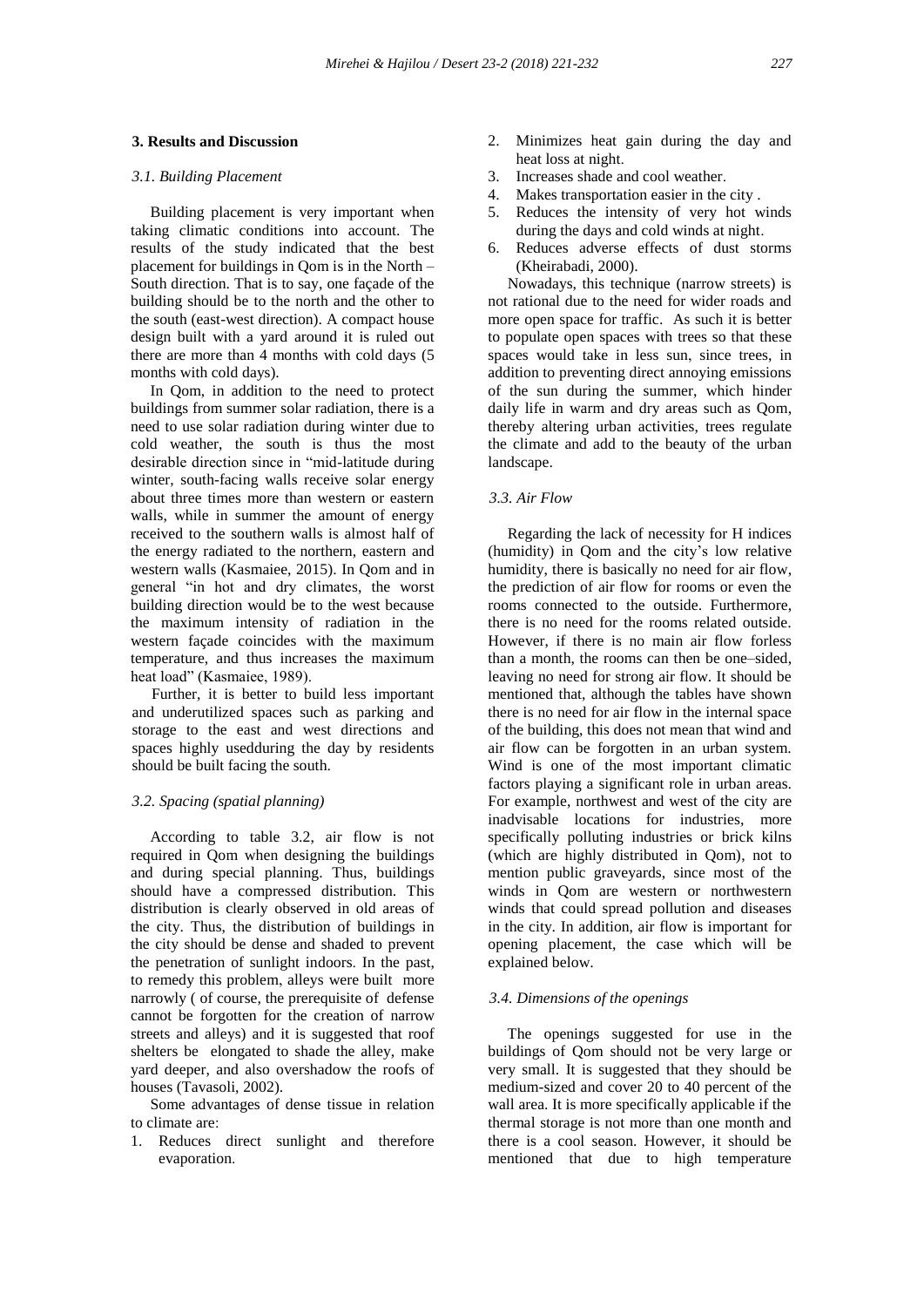fluctuations in Qom throughout the year or between day and night, then windows should be double-glazedand insulator sheets should be used in the making of openings frames.

#### *3.5. Placement of the openings*

 The city of Qom does not have any of the criteria mentioned in the Mahoney table, but in general, if the cold season is long (which is normally observed in Qom), there may be need for openings on east walls. However, "it is not acceptable to have openings on west-facing wall, more specifically in hot areas, under any condition" (Kasmaiee, 1989) since high radiation during summer afternoonsalways shine on the west.

 As it was mentioned above, air flow is one of the determining factors for locating the openings of a domicile, and since the prevailing winds of Qom in the summer and winter are form west, north-west and east, and following the table, there is no need for air flow in Qom. Thus, the best placement of the windows in this city would be on the south walls.

#### *3.6. Protecting the openings*

 Since the city of Qom does not have any of the features mentioned in the table, as the number of cold or rainy months is not less than 2 (it has 5 cold months), there is need to protect the openings against rain and direct radiation. However, since this is not taken into consideration in the city, then there is a need for some solutions for openings, especially those subject to severe radiation. These solutions include using blind curtains since they are the most effective regulator against energy input and output, and are used in various seasons

based on the house's thermal needs , or even for air flow control.

# *3.7. Complementary Discussion on Openings*

 Since there are not enough suggestions on Mahoney's tables regarding openings, and due to the importance of the issue in house design in Qom, options for light and using solar energy, following a complementary discussion on the issue, are presented since light and a huge among of thermal exchanges are done through openings.

 The most effective parameter in designing openings is the radiation angle which differs in various seasons and latitudes. The following formula can be used in order to determine the radiation angle in each area (Rahnamaiee, 2004):

$$
\alpha^{\circ} = 90 + \lambda^{\circ} - \varphi^{\circ} \tag{1}
$$

 $\alpha^{\circ}$  = Angle or height of the sun (2)

 $\lambda^{\circ}$  = Declination of the sun (3)

 $\boldsymbol{\varphi}^{\circ}$  = Latitude of the location (4)

Since  $\lambda^{\circ}$  differs in various seasons and consequently the radiation angle also differs;

- $\lambda^{\circ}$  In April and September equinoxes = 0° (5)
- $\lambda^{\circ}$  In early August = 45/23° (6)
- $\lambda^{\circ}$  On January = -45/23° (7)

 The radiation angle calculated from this formula for the city of Qom in various seasons is:  $22-55$  in early April and September,  $49-78$  in early August and 55-31° in early January.



Fig. 2. The sun at the equinoxes (September and April) and solstices (the first of January - first of August)

 Now, based on the radiation angle in various seasons and the need for gaining maximum radiation in cold seasons and the minimum radiation in hot seasons, various placements,

opening sizes and awnings are examined below. For this purpose, the following formulas can be used (Ghayour, 1995b).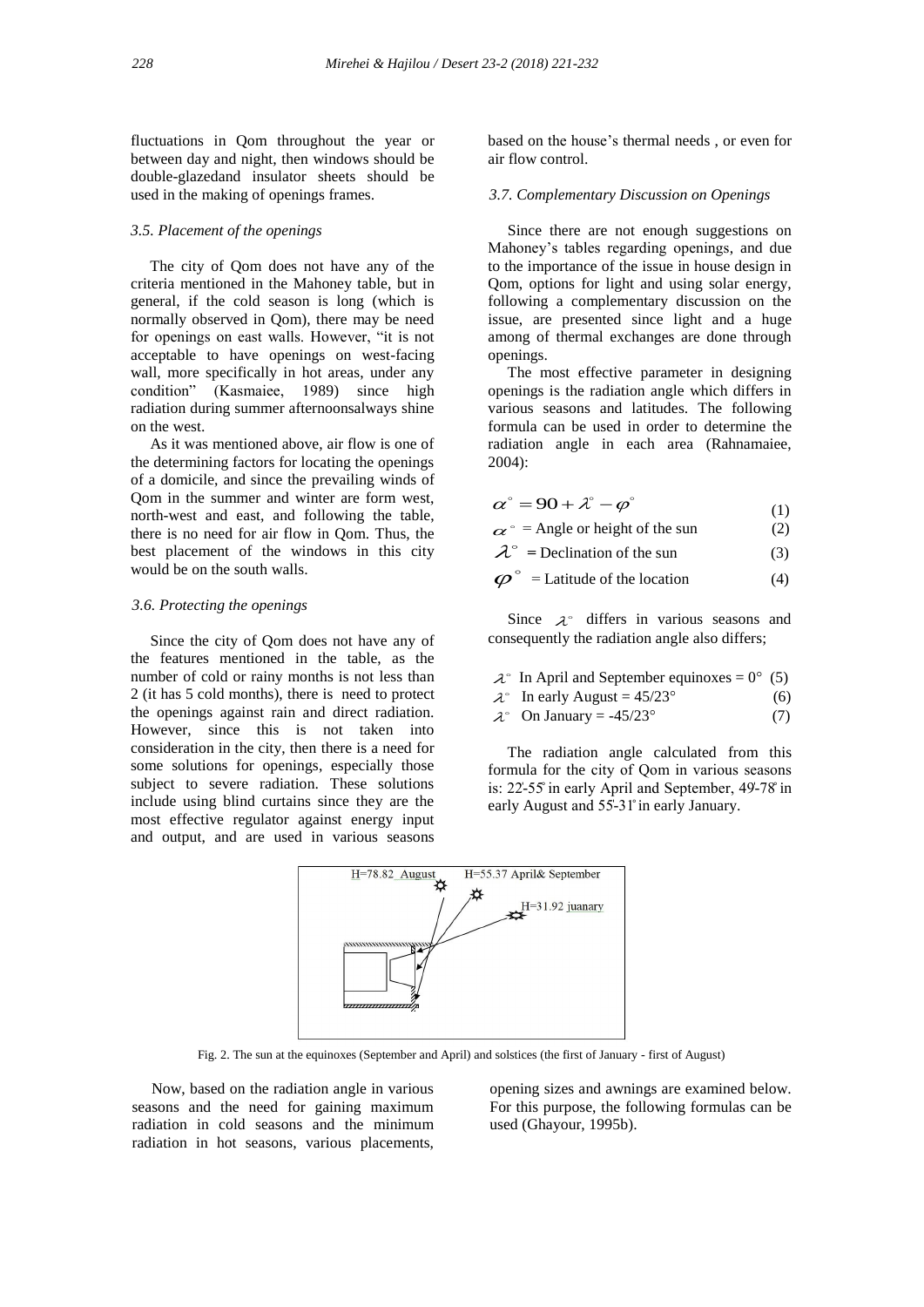#### Lower edge openings = radiation angle tangent  $\times$  Awning Upper edge of openings = radiation angle tangent  $\times$  Awning

 Two examples are provided for better understanding:

1. What is the best placement for openings in designing a building with a height of 4 m and awning of 60 cm according to the climate of Qom?

 As mentioned before, the best placement for the openings is on the south side of the building and it should be noted that in the south, Azimuth equals zero. Also, as calculated before, the radiation angles in early August and January in Oom are  $78-49$  and  $31-55$ , respectively; thus, based on the above formula and by replacing the data of Qom station, the minimum and maximum size of the openings for Qom will be:

the lower edge of the windows should be 95 cm above ground level (AGL) and the upper edge should be 360 cm AGL.

2. What is the best placement for the upper edge and awning of a building with 4 m height and a lower edge of 50 cm on the south façade?

 In order to calculate the awning, the tangent of the radiation angle on the 1st of August is divided into the lower edge of the opening under the roof, the result of which is 1.44 meters. By obtaining the awning, using the above formula, the upper edge of the opening is obtained which is 90 cm under the roof (3.1 meter AGL).



Fig. 3.The suggested size for windows and awnings for Qom city

# *3.8. Walls*

 The walls of a building are considered its most important elements, so designing and selecting their materials should be done cautiously. According to the data collected by the Qom station, heavy walls or a delay of more than 8 hours should be implemented; that is, the walls must have thermal capacity. This is due to high temperature fluctuations between day and night, which means that the walls should prevent the high energy exchange between the indoors and outdoors. High temperature fluctuation in a geographical area is due to that area's continentality. The index of an area's continentality can be calculated using Conrad Formula (Ghayour, 1995a).

$$
k = \frac{1.7 (A)}{\sin (Q+10)} - 14
$$
 (8)

K: index of continentality A: annual range of temperature

## Q: geographical latitude

This coefficient can range from 0 in a purely oceanic climate to 100 in extremely continental climate areas with a high annual range of temperature. This index is calculated as 86 for Qom which indeed proves high temperature fluctuation.

 Thus the walls in these areas should be thick in order to prevent the penetration of unbearable heat, especially in the summer, to the inside of the house, and should penetrate it with a delay: that is, when the peak of daily heat at 14:00 seeps into houses at night when there is more need for heat, and due to the thickness of the walls, the heat will leave the house later on (this mechanism is also applied in winter to reduce the thermal interaction between houses and their surrounding environment). In the past, some materials such as brick were used. However, today bricks cannot be used due to the prevalence of apartment housing. Thus, it is suggested that materials such as both bricks and cement blocks be used, with double-walls and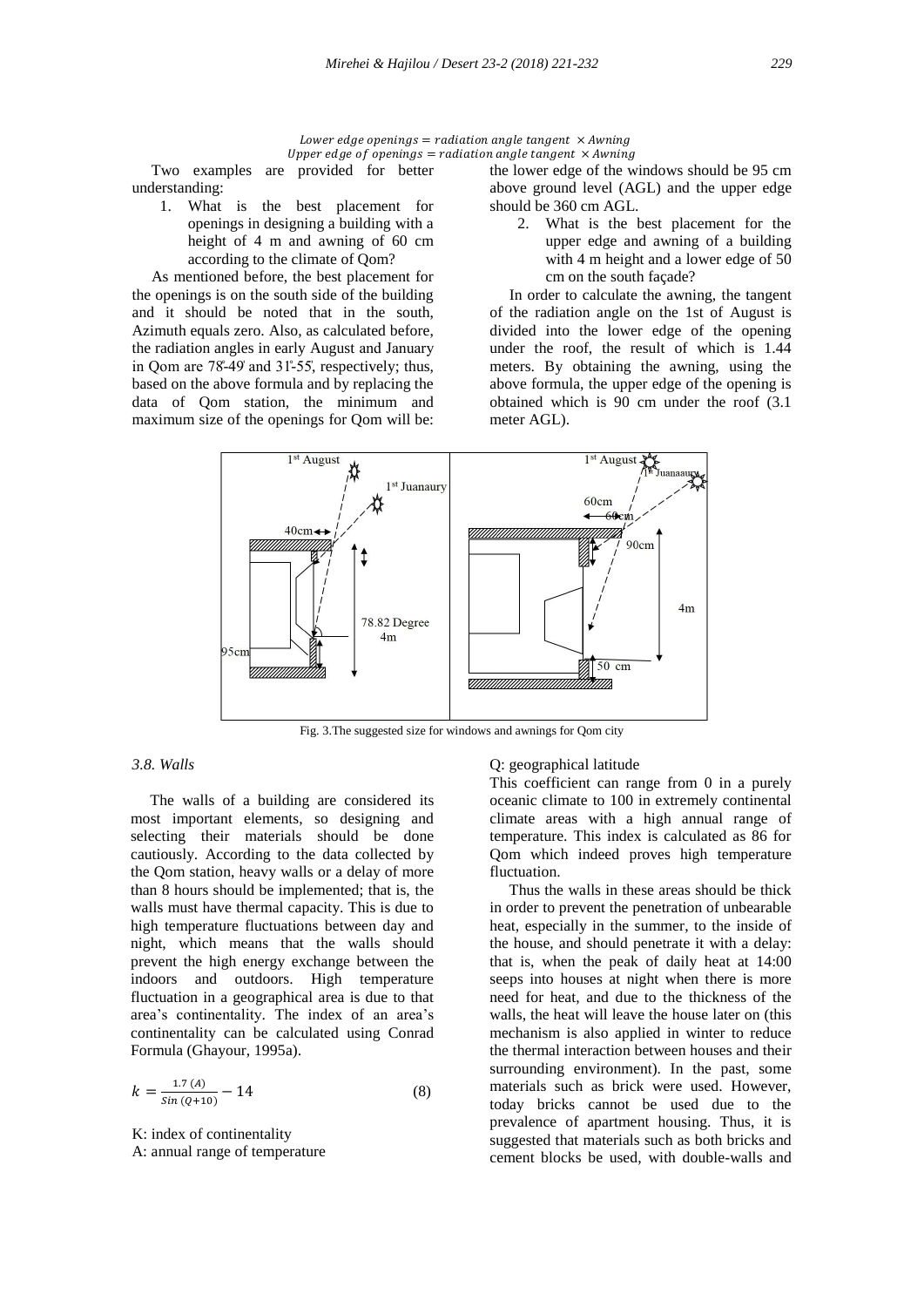glass wools in walls. This material with a thickness of 300 mm would meet the required needs and if the wall is insulated from outside, a thickness of less than 100 mm can also meet these needs (Kasmaiee, 1989). Another technique suggested today is to use plants on the wall (Watson and Labs, 1993). The common plant type used for this purpose is ivy which easily grows on the wall and can grow upwards. This technique is important for: 1) the beauty of the city landscape, 2) balancing the temperature, 3) reducing air pollution and 4) preventing quick thermal exchange between the housing and the environment due to humidity and the plants' high thermal capacity.

### *3.9. Roofs*

 The best roofs for city of Qom are the heavy ones with a time delay of 8 hours. For areas with high thermal fluctuation such as Qom, materials with high thermal capacity should be used to create thermal delay since the roofs receive the brunt of the sun, and there is a high thermal exchange between houses and the environment through the roofs. For example, Watson and Labs (1993) have suggested delay times for roof and various walls for buildings in California: "east and north walls cause 0 hours, south and west walls: 8 hours and roofs: 12 hours delay in thermal exchange between house and environment"

#### *3.10. External Details*

 When index A2 (free space for sleeping) is one or more, there is a need for external sleep space. Since, the index is calculated as 5 for Qom, thus there is a need for a sleeping space in hot seasons and thus roofs are suggested for sleep during summer nights. So, the roofs should be persistent for walling; balconies and walled terraces can also be used for summer breezes, and the east and north sides should be open to create a proper space for night sleep. Due to the lack of severe rainfalls in Qom, there is no need to protect the buildings, and also proper downpipes are not needed and are not considered a priority in desigs.

# **4. Conclusion**

 In the modern era, with the emergence of sustainable development, scholars of various sciences including geography, environment, urban planning and architecture, have been concerned with the proper use of environmental sources and the compatibility of this use with

the environment so that there would be a logical balance between human beings and their environment. However, in the past we have observed this balance traditionally and locally. The present studytackles the issue scientifically. Climate is one of the most important environmental conditions. Thus, this study was conducted based on statistics and information from a 40-year time periodincluding temperature, humidity and rainfall recorded by the Qom climatological station, and 10-year wind data recorded in Qom Synoptic station, all of which were extracted from the meteorological website of Iran. The following suggestions were provided accordingly:

- 1. The north-south direction is the best placement for buildings in the city of Qom
- 2. Compact space plan for buildings, coupled with less spacing between buildings, is recommended, and trees can be used to cover open spaces as much as possible.
- 3. Leaving the southern side of the building open with an angle of at least 30 degrees on each side.
- 4. Assigning the southern parts of the building to the spaces that are most used during the day.
- 5. Air flow is not very important in buildings.
- 6. The opening size should be average (20 to 40 percent of the wall).
- 7. The use of double-glazed glass in the openings.
- 8. The use of blind curtains behind the openings
- 9. Placement of openings to the west is not suggested at all and it is better that the openings be to the south and southeast.
- 10. Reducing the use of northern and large openings.
- 11. Walls and roofs should be made of materials that have higher thermal capacities. Thus creating heavy roofs and walls is recommended.
- 12. Due to the hot weather, it is necessary to use the outer space to sleep in the summer.
- 13. Due to lack of heavy rain, it is not necessary to protect buildings and the related equipment from rain.

 It is hoped that by applying the suggestions one can take a small step toward sustainable development since one of the most essential pre-requisites for reaching sustainable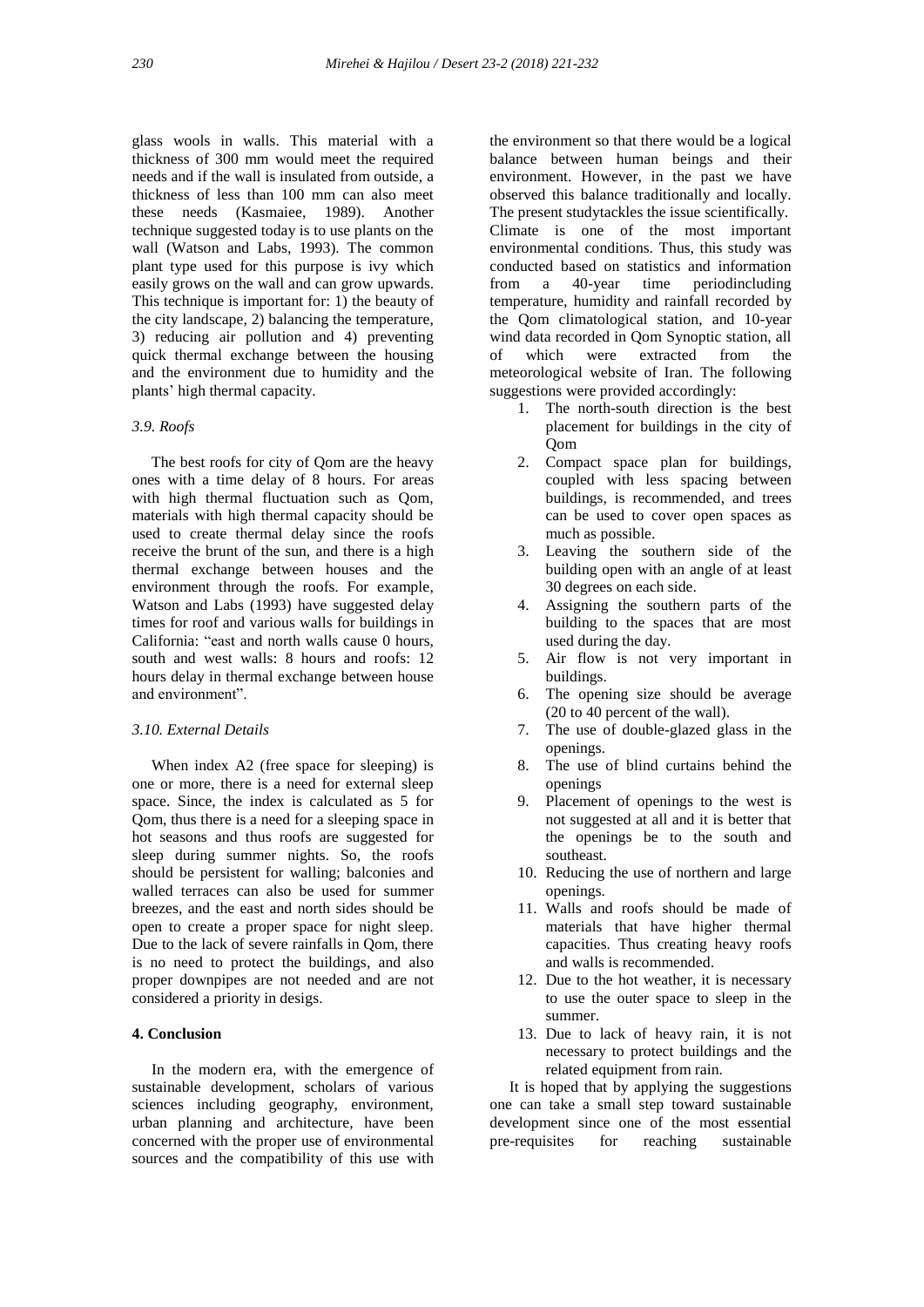development is to build proper and resistant shelter, at harmony with the environment.

### **References**

- Boulanger, P.M., 2008. Sustainable development indicators: a scientific challenge, a democratic issue. SAPIENS. Surveys and Perspectives Integrating Environment and Society, (1.1); 59-73.
- Brundtland, G.H., 1987. Report of the World Commission on environment and development:" our common future." United Nations.
- Cui, L., J., Shi, 2012. Urbanization and its environmental effects in Shanghai, China. Urban Climate, 2; 1–15.
- http://dx.doi.org/10.1016/j.uclim.2012.10.008.
- Dasgupta, P., 2007. The idea of sustainable development. Sustainability Science, 2; 5-11.
- Dincyurek, O., 2002. The rural architecture of Northern Cyprus. PhD thesis of Grad institute of EMU, Gazimagusa, Cyprus.
- Djamila, H., 2017. Passive Strategies of Naturally Ventilated Residential Houses in the Equatorial Humid Tropics. International Journal of Environmental Science and Development, 8; 102.
- Eliasson, I., 2000. The use of climate knowledge in urban planning. Landscape and urban planning, 48; 31-44.
- Emmanuel, R., B., Kumar, Y., Roderick, D., McEwan, 2013. A universal climate-based energy and thermal expectation index: Initial development and tests. Energy and Buildings, 58; 208-218.
- Ghayour, H., 1995a. Climate, temperature and radiation applications in relation to architecture: A Case Study of Isfahan University. Journal of Teaching Geographic Development, 37; 9-14.
- Ghayour, H., 1995b. Climate, temperature and radiation applications in relation to architecture: A Case Study of Isfahan University. Journal of Teaching Geographical Development, 38; 23-32
- Grimmond, S., 2007. Urbanization and global environmental change: local effects of urban warming. The Geographical Journal, 173; 83–88.
- Heidari, S., 2010. A deep courtyard as the best building form for desert climate, an introduction to effects of air movement (Case study: Yazd). Desert, 15; 19-26.
- Heschong, L., 1979. Thermal delight in architecture. MIT press, United States.
- I.R. Of Iran Meteorological Organization, 2015, (10 years data; 2005-2015) Qom climatological station, http://irimo.ir/far/wd/2703-....html#report builder form. Accessed 27th July 2017.
- I.R. Of Iran Meteorological Organization, 2015, (40years data; 1975-2015) Qom climatological station, http://irimo.ir/far/wd/2703-....html#report \_builder\_form. Accessed 27th July 2017.
- Intergovernmental Panel on Climate Change, 2014. Climate Change 2014–Impacts, Adaptation and Vulnerability: Regional Aspects. Cambridge University Press, United Kingdom.
- James, P., L., Magee, A. Scerri, M.B., Steger, 2015. Urban Sustainability in Theory and Practice: Circles of Sustainability, Routledge, United Kingdom.
- Kasmaiee, M., 1989. A guide to climate design. 1th ed., Road, Housing and Urban development Research Center, Tehran, Iran.
- Kasmaiee, M., 2015. Climate and architecture.  $7<sup>th</sup>$  ed., Khak publication, Tehran, Iran.
- Kheirabadi, M., 2000. Iranian cities: formation and development. Syracuse University Press, United **States**.
- Mashhadi, M.K., 2012. Comparison of Iranian and Turkish Traditional Architectures in Hot-Dry Climates, Doctoral dissertation, Eastern Mediterranean University (EMU), Northern Cyprus.
- McGuffie, K. A., Henderson-Sellers, 2005. A climate modelling primer. John Wiley & Sons.
- Miller, J. D., Kim, H., Kjeldsen, T. R., Packman, J., Grebby, S., & Dearden, R., 2014. Assessing the impact of urbanization on storm runoff in a peri urban catchment using historical change in impervious cover. Journal of Hydrology, 515; 59–70. http://dx.doi.org/10.1016/j.jhydrol.2014.04.011.
- Naghizadeh, M., B., Aminzadeh, 2001. Study of architecture and desert cities in Iran, Desert, 6; 51- 69.
- Nguyen, A.T., S., Reiter, 2014. A climate analysis tool for passive heating and cooling strategies in hot humid climate based on Typical Meteorological Year data sets. Energy and Buildings, 68; 756-763.
- Qiao, Z., G., Tian, L., Xiao, 2013. Diurnal and seasonal impacts of urbanization on the urban thermal environment: A case study of Beijing using MODIS data. ISPRS Journal of Photogrammetry and Remote Sensing, 85; 93–101.

http://dx.doi.org/10.1016/j.isprsjprs.2013.08.010.

- Rahnamaiee, M., 2004. Topics and methods of urban planning: geography, Center for urban studies and architecture of Iran, Tehran, Iran.
- Razjouyan, M., 2010. Comfort with a climate compatible architecture. 1th ed., Shahid Beheshti University, Tehran, Iran.
- Riahi K., D., McCollum D., Wiberg 2014. Prototype global sustainable development report.Policy Analysis Branch of the Division for Sustainable Development, UN Department for Economic and Social Affairs (DESA), New York, USA.
- Roodgar, M., M.M., Mahmoudi, P. Ebrahimi, D., Molaei, 2011. Sustainability, architectural topology and green building evaluations of Kashan-Iran as a hot-arid region. Procedia Engineering, 21; 811-819.
- Scerri, A. P., James, 2010. Accounting for sustainability: combining qualitative and quantitative research in developing 'indicators' of sustainability. International Journal of Social Research Methodology, 13; 41-53.
- Soflaei, F., M., Shokouhian, W., Zhu, 2017. Socio environmental sustainability in traditional courtyard houses of Iran and China. Renewable and Sustainable Energy Reviews, 69; 1147-1169.
- Targhi, M.Z., S., Van Dessel, 2015. Potential contribution of urban developments to outdoor thermal comfort conditions: The influence of urban geometry and form in Worcester, Massachusetts, USA. Procedia Engineering, 118; 1153–1161.
- Tavasoli, M., 2002. City Development and architecture in warm and dry climate of Iran. 1th ed., Payam, Tehran, Iran.
- United Nations Department of Economic Affairs, 2010. World urbanization prospects: The 2009 revision. New York: Department of Economic and Social Affairs, Population Division (Retrieved from http://www.ctc-health.org.cn/file/2011061610.pdf).